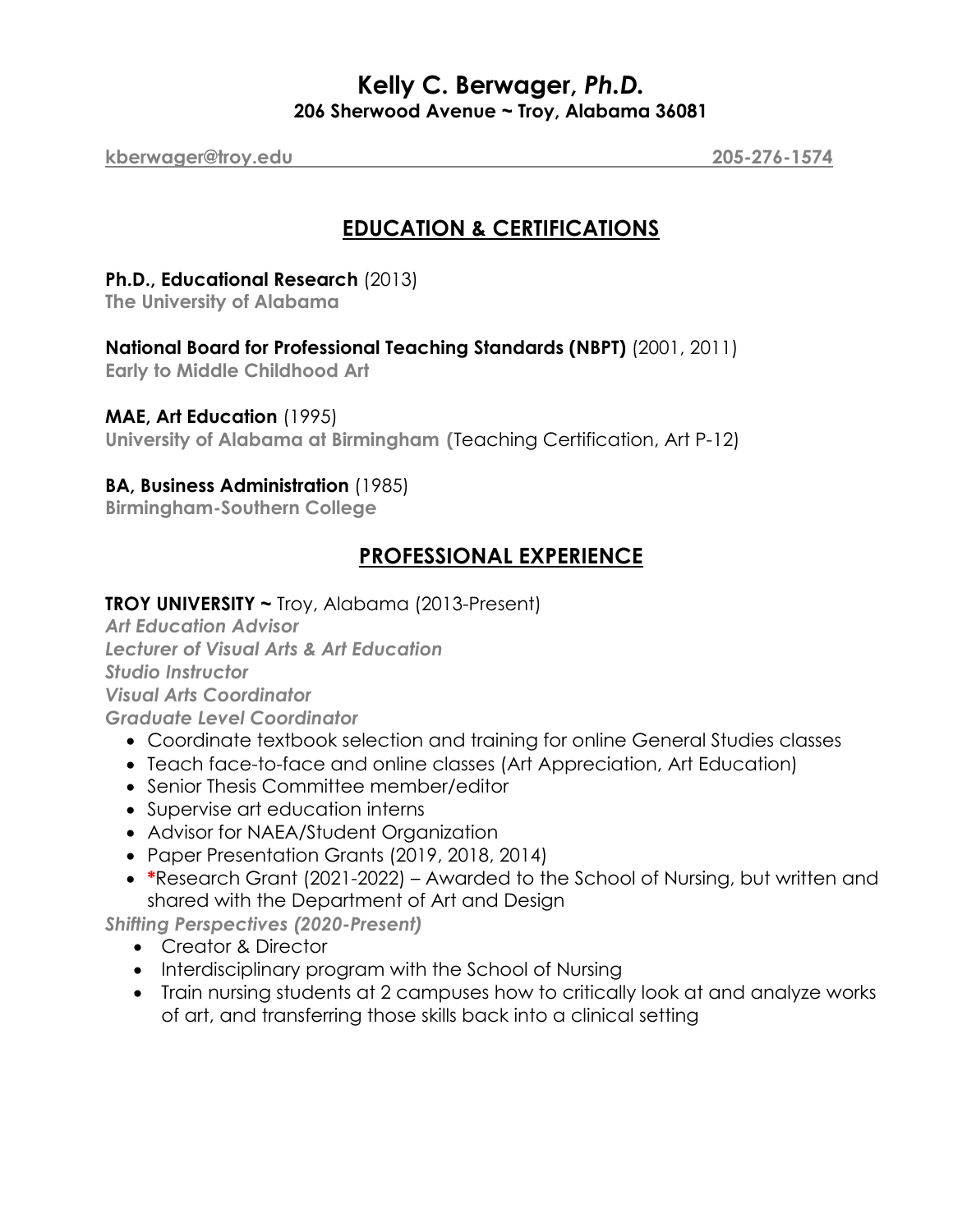*Troy/Tutwiler Gardening Program (2021-Present)*

- Instruct inmates at Tutwiler Prison (women's facility) with drawing and painting activities
- Part of the Department of Sociology's gardening and nutrition program at Tutwiler
- Curated exhibition (Garden of Perseverance) 2022

## **THE ART OF EDUCATION ~** Osage, Iowa (2013-2014)

*Online Instructor*

- Taught online Master's and Professional Development classes
	- § *Creativity in Crisis*
	- § *Reaching All Artists through Differentiation*
	- § *Managing the Art Room*
	- § *Rethinking Kindergarten*

### **HALL-KENT ELEMENTARY SCHOOL** ~ Homewood, Alabama (1999-2013)

*Visual Art Specialist (Grades Pre-K-5)*

*Leadership*

- Department Head/Fine Arts & Foreign Language (2006-2008)
- Events Committee (2006)
- Leadership Committee (2006)
- Textbook Committee (2006)
- Staff Development Committee (2006)
- Professional Development Committee (2005)
- SACS Review Committee (2004)
- Cooperative Teacher (2000, 2005, 2011)
- Mentor Teacher (2001-2002)

### *Grants*

- Hall-Kent Enhancement Grant (2004, 2009, 2011)
- Birmingham International Festival (2000-2006)
- National Art Education Association Foundation (2004) § *Grant was awarded, but professional development program was canceled that year.*
- Homewood City Schools Foundation Grant (2000, 2006, 2012)
- The Power of Art; The Lab School of Washington, DC (2002)
- The Art of Education; Art Education Professional Development/System-wide (2012, 2013)

### **UNIVERSITY OF ALABAMA AT BIRMINGHAM** (1998-2000)

*Adjunct Instructor ~ Art Methods for Classroom Teachers (K-12)*

# **JEFFERSON COUNTY SCHOOLS** (1996-1999)

*Cahaba Heights Elementary School (K-5) & Irondale Community School (K-8) Visual Art Specialist (1997-1999)*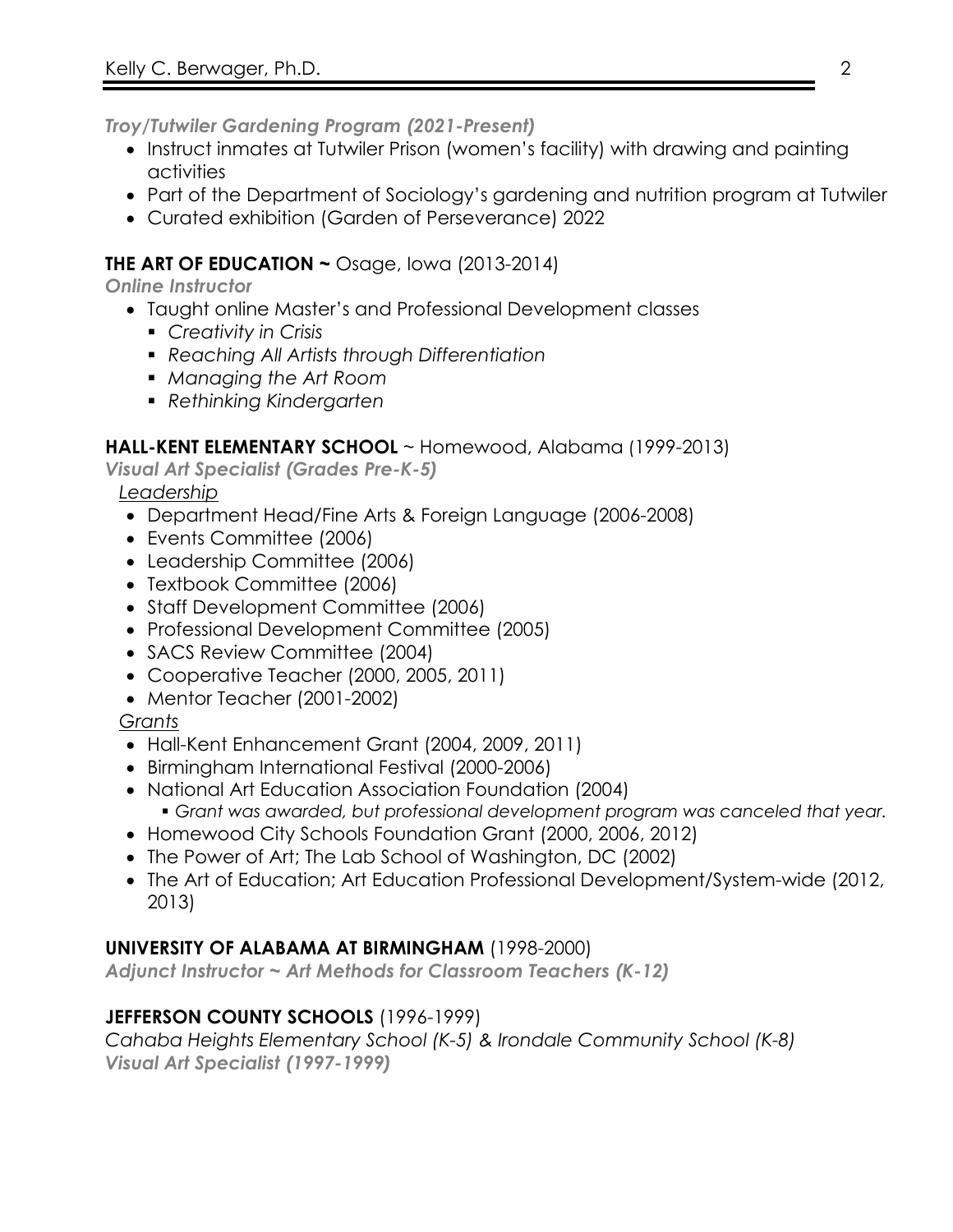*Leadership*

• SACS Review Committee (1999)

*Grants*

- Birmingham International Festival Grants (1998-1999)
- Jefferson County Schools Foundation Grant (1999)
- Alabama Art Supply Foundation Grant (1997, 1999)
- Alabama State Council on the Arts (1997)

*Shades Valley High School (9-12) & Irondale Community School (K-8)*

**Visual Art Specialist, 1997-1999**

*Leadership*

• Girls' Varsity Tennis Team Coach (1997-1999)

*Grants -* Alabama Art Supply Foundation Grant (1996)

# **RESEARCH EXPERIENCE**

### **Troy University**

*Shifting Perspectives*

- Creator & Director
- Interdisciplinary program with the School of Nursing
- Researching how critical thinking, analyzing, and visual acuity and communication skills can be strengthen using artworks as the catalyst for improving those skills.
- Train nursing students at 2 campuses how to critically look at and analyze works of art, and transferring those skills back into a clinical setting

### **Writing Group – Autoethnographies**

**Negotiating the Politics of Academia: Transitions from Post-Dissertation to the Professoriate:** *You Will Know When It's Time: The Transfer of Experience*

- Research self and circumstances of beginning a career in higher education, along with four other novice professors
- Developed artworks as part of the research
- Presented at 2014 International Congress of Qualitative Inquiry

### **University of Alabama**

**Engineering Math Assistance and Introduction to Engineering Program (E-MAP) External Research Project** ~ University of Alabama (Summer 2009)

- Assistant researcher in charge of running focus groups (wrote research questions, transcribed conversations, analyzed data)
- Wrote article about success of program and its unique math software component

### **Alabama Art Alliance for Arts Education**

**Making Value Visible (2010)**

• State initiative training arts specialists for assessing the arts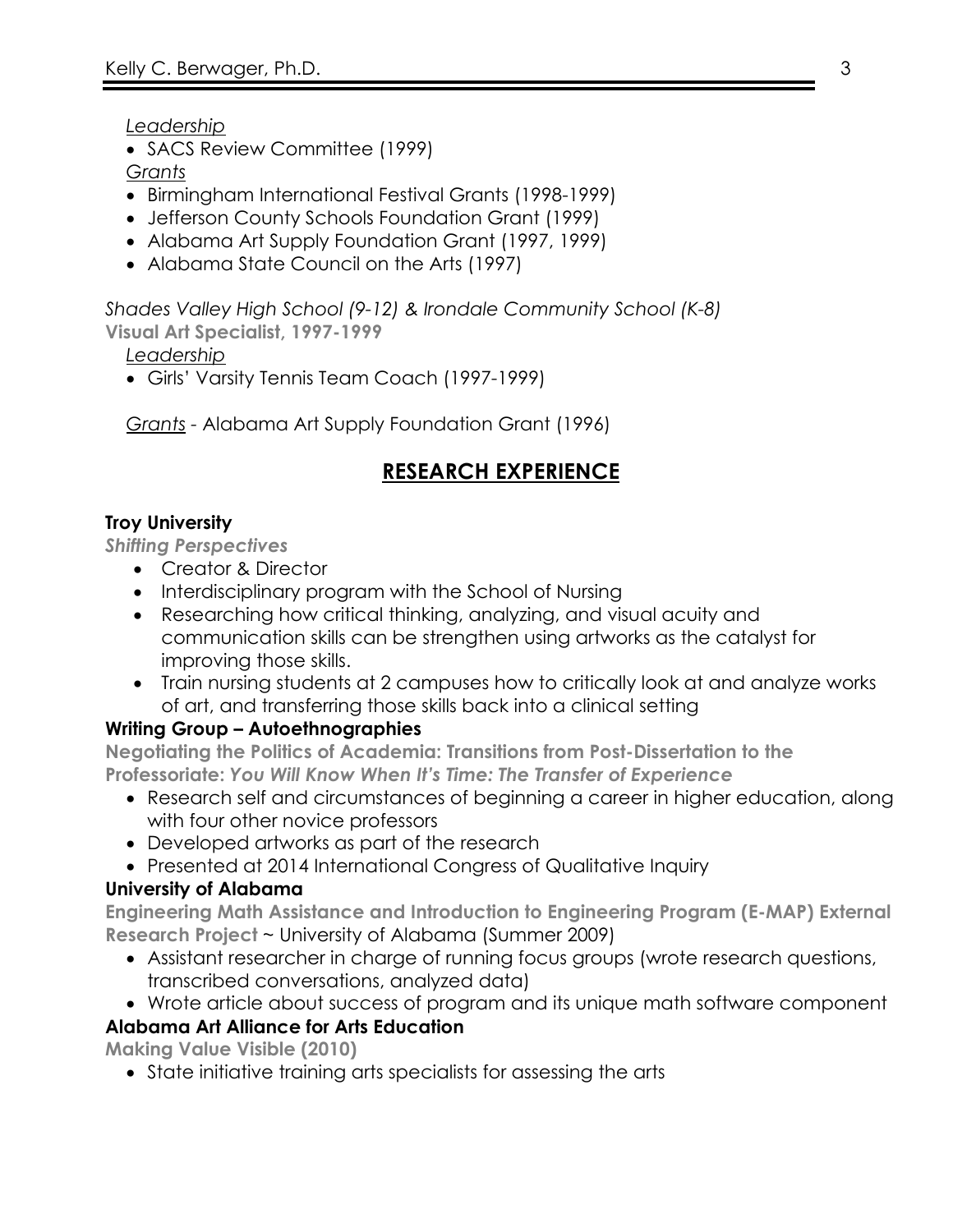- Developed lessons and assessment tools for classroom
- Conducted PD workshops for area visual art teachers, local school district arts teachers and state-wide general education teachers

## **Hall-Kent Elementary School**

**Action Research (1999-2013)**

- Assessment and Evaluation
- Writing and Art
- Israel Experience

# **LEADERSHIP ROLES/CROSS-CURRICULAR INITIATIVES**

**Phi Kappa Phi –** Troy University Chapter (2018-Present)

• President-Elect (2019-Present)

### **Alabama Art Education Association**

- Higher Education Chair (2019-Present)
- Past-President (2016-2018)
- President (2014-2016)
- President-Elect (2012-2014)
- Elementary Chair (2009-2011)
- Birmingham Regional Representative Co-Chair (2008-2010)
- Membership (2004-2007)
- Annual Conference Co-Chair (2007)
- Youth Art Month Chair (1999-2004)
- Annual Conference Committee (1998)

### **Arts on the River** - **Juror (2016)**

• Judged artworks by regional and local artists in a variety of mediums

### **National Art Education Association – Research Commission**

- Commissioner Elementary (2013-2015)
	- Inaugural reinstated commission

### **Troy University – Contracted Internship Supervisor** (2013)

• Supervise art education student during internship in P-12 settings

### **National Art Education Association**

- Professional Learning through Research (2010-2013)
- Elementary Representative
- Research Commission Liaison
	- § Elementary Southeastern Division Representative (2009-2011)
- *Art Education* Journal Editorial Review Board (2008-2010)
- Distinguished Fellows Leadership Institute (2008)

### **Alabama Alliance for Arts Education**

• Board Member (2012-2014)

# **Birmingham Art Education Association**

• Membership Chair (2004-2008)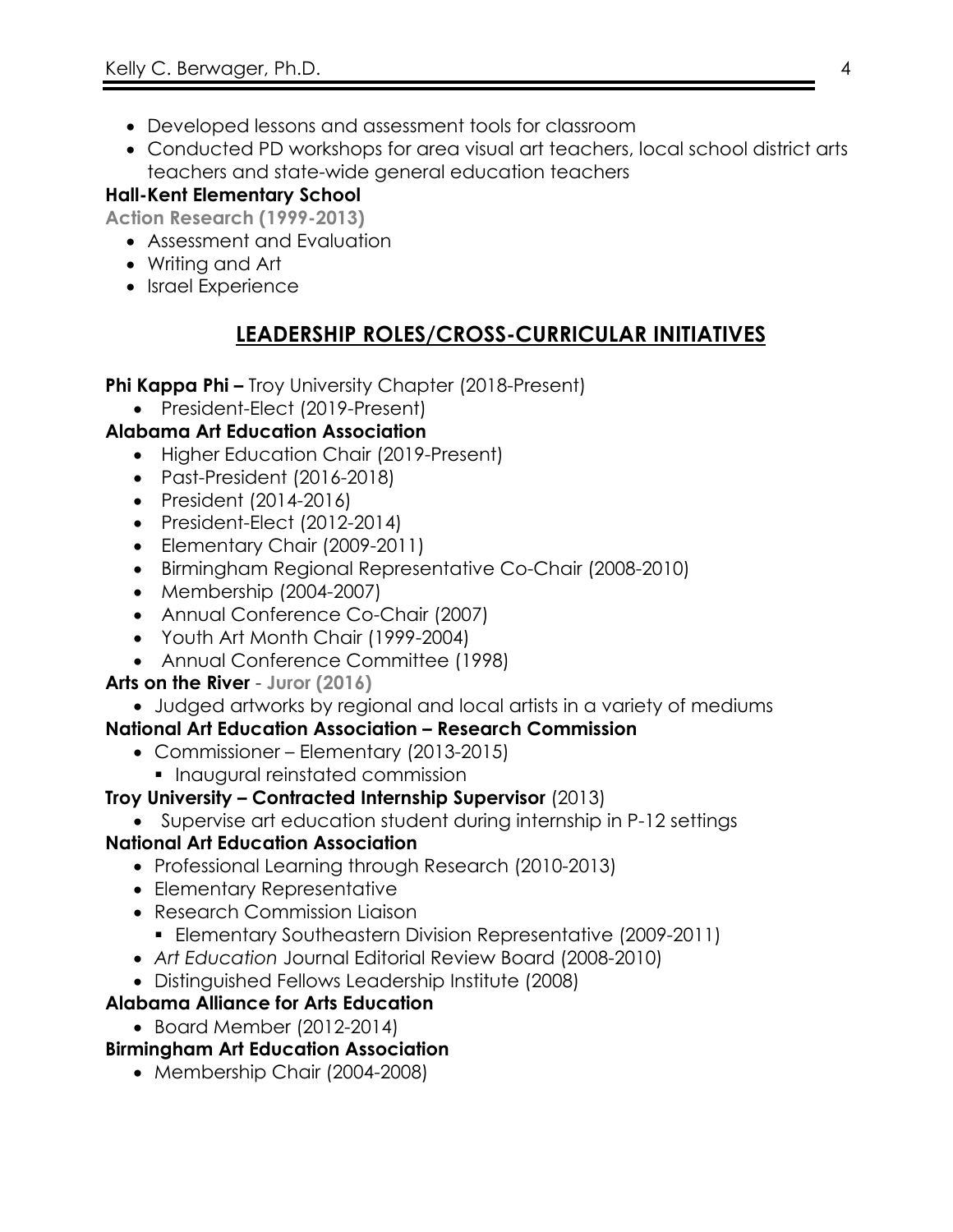- 2<sup>nd</sup> Vice President of Programs (2002-2004)
- **Healing Hearts with Art** (2011-2012)
	- Founder/Director
	- Christian-based, non-profit organization to help children affected by the April 2011 tornados
	- Organized and participated in art events across the state of Alabama
- **National Board for Professional Teaching Standards** 
	- Stellar Candidate Support Personnel (2006-2011)

#### **Success Through Academic Research (STAR) Project Scholarship Recipient ~ University of Alabama, Huntsville & Alabama Commission on Higher Education** (2010)

- Two-week, overseas, professional development opportunity in Tiberias, Israel
- Archaeology dig in conjunction with the Hebrew University of Jerusalem
- Developed curriculum based on experience; Skyped with students while in Israel
- Presented results of experience and classroom achievements to fellow grant recipients, UAH Office of International Programs and Service and the Alabama Commission on Higher Education

## **Create Your State Nation-Wide Collaborative Student Art Project** (2009)

- Collaborative project with fourth grade social studies curriculum and art mural about our state's history and geology
- Collaborative works from across the country compiled in a published book: Dunham, K. (2010). *Create your state: A nation-wide collaborative student art project.*

# **Geology Dig** (2008)

- Five-day geology classroom instruction, fossil track-way site excavation and cave exploration
- Developed lessons for K-5 art classes based on geology dig
- Presented at state and national conferences about dig and classroom experiences

# **Alabama Department of Education**

- Fine Arts Standards Committee Member (2016-2017)
- Visual arts committee member for rewriting Alabama's visual arts standards
- Wrote narratives for all grade levels (K-12)

# **PRESENTATIONS | SPEAKING ENGAGEMENTS**

### **Kiwanis International –** Troy, Alabama (January 2019)

• *My Experience as a Living Organ Donor*

**Albertville Literary Club** – Albertville, Alabama (February 2019)

• *My Experience as a Living Organ Donor*

*The Last Lecture* **Series** – Troy University (2019, 2018)

• *Checking the Boxes of Life*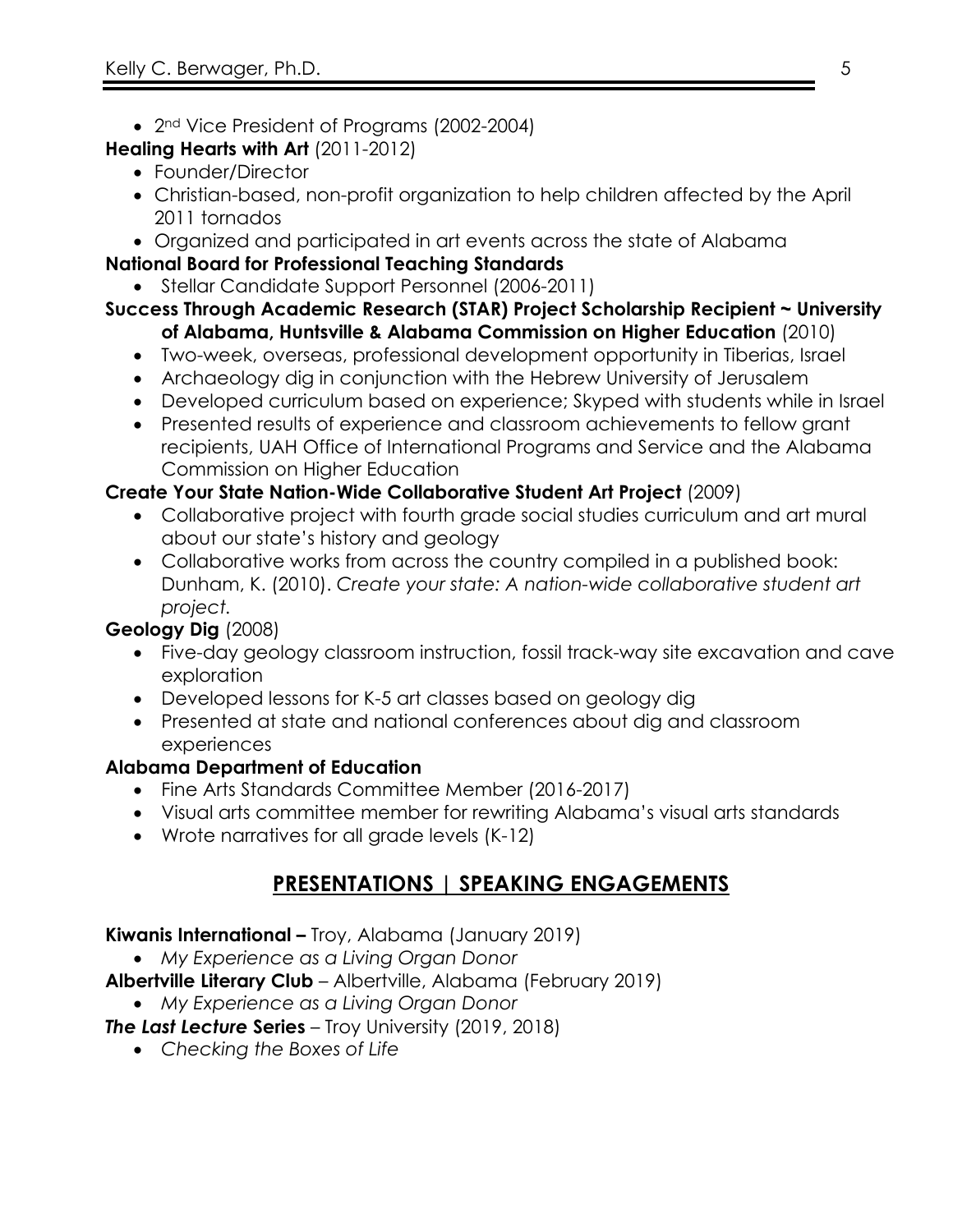## **National Art Education Association Annual Conventions**

Group Presentations:

- *Menagerie of Weaving, Puppets and Needlework: Ready, Set, Create: Choicebased Textile Ideas (Virtual Convention 2021)*
- *edTPA Survival Tips Through the Eye of Interns, Cooperating Teachers and University Supervisors (2019)*
- *Archaeology and the Integration Potential for Art Education (2018)*
- *Professional Learning through Research* (2010-2013)
- *Research Commission* (2013-2014)
- *Elementary Division Sessions* (Baltimore-2010)
- *NAEA Fellows Institute Update* (Minnesota-2009)

Individual Presentations:

- *Straddling the Borderlands of Art Education Discourse* (San Diego-2014)
- *Artist/Teacher or Teacher/Artist* (Fort Worth-2013)
- The Tiberias Excavation Project: Art Teacher Turned Archaeologist (New York-2012)
- *Art on the Rocks: Where Art and Geology Collide* (Minnesota-2009)
- *ART+: Integrating Art & Assessing Student Learning in the Elementary Art Studio* (Chicago-2007)
- *Assessment Games* (Boston-2005)
- *Artist Studies* (Denver-2004)

# **Alabama Art Education Association Annual Conferences**

- *Name Abstractions (2021)*
- *Data Portraits* and *Geometric Landscapes (2019)*
- *Columns & Capitals (2018)*
- *Create Your Own Coloring Pages and Worksheets (2016)*
- *Helen Keller* (2012)
- *Art Teacher Turned Archaeologist: Tiberias Excavation Project (2011)*
- *Writing Go Hand and Hand (2010)*
- *Texting: Robert Indiana-style (Developing Effective Assessments for the Visual Arts) (2010)*
- *Art on the Rocks: Where Art and Geology Collide (2008)*
- *Elementary First Year Teachers Workshop* (2006)
- *Leaves Don't Have to be Green!* (2004 & 2005)
- *Ideas for a Successful YAM Celebration* (2001)
- *Native American Cave Painting* (2000)

### **International Congress of Qualitative Inquiry**

- *You Will Know When It's Time: The Transfer of Experience* (2014)
- *Navigating the Dissertation Journey* (2010)

# **Alabama Art Education Association District Workshops**

• *Assessment and Differentiated Learning* (2010)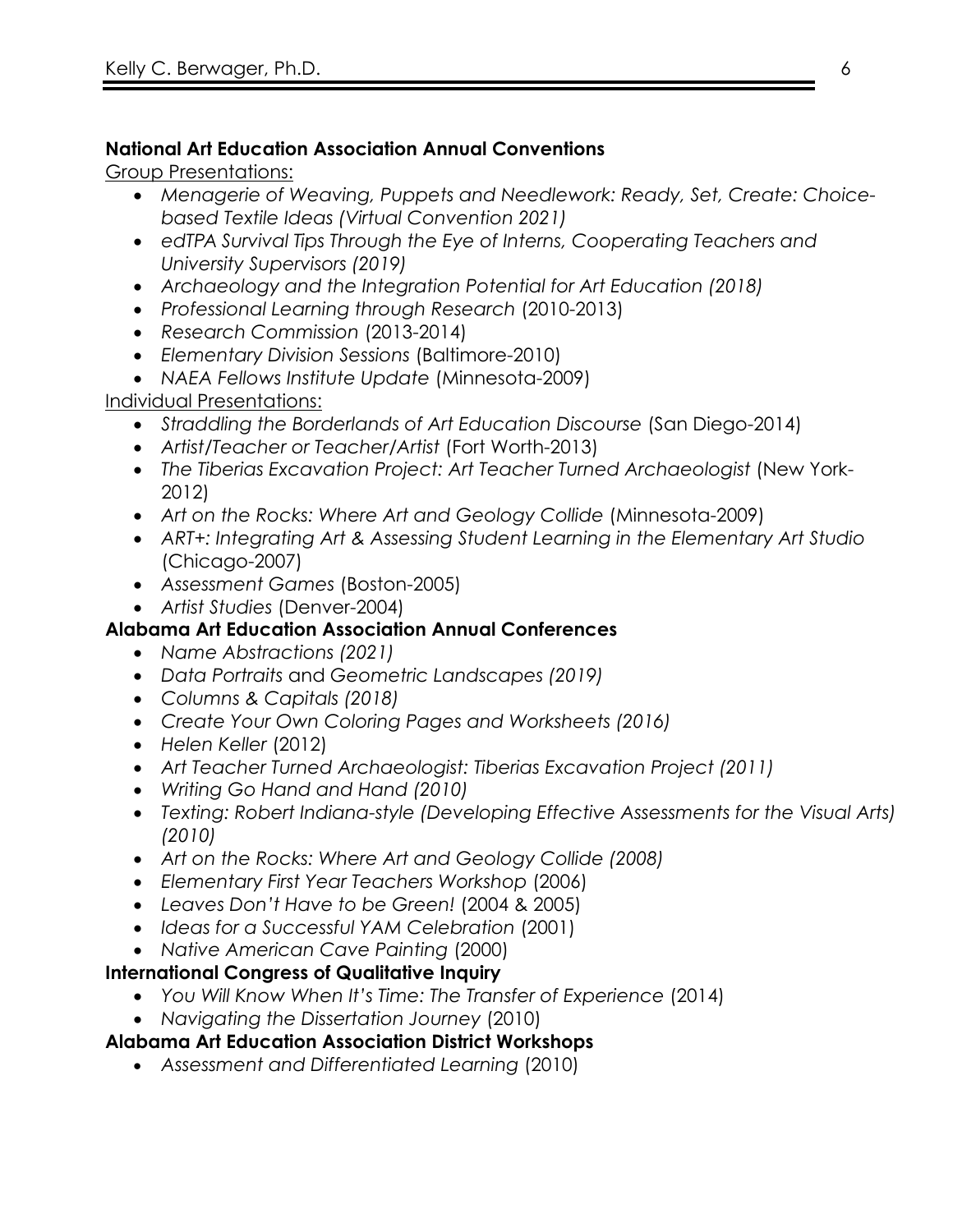### **Birmingham International Festival Annual Teacher Workshops**

- *Japan-Gyotaku Fish Prints* (2006)
- *Mexico-Day of the Dead* (2005)
- *Canada-Inuit Art* (2003)
- *South Africa-Ndebele Dolls* (2002)
- *Native American-Cave Art* (2000)

### **Alabaster City Library**

• *An Israel Experience -* Children's Summer Programs (2011)

### **Alabama Department of Education's Mega Conference**

• *Making Value Visible* (2011)

### **Homewood City Schools**

- System-wide Professional Development Day (2010)
- *Making Value Visible for All the Arts*
- *Social Space & Physical Place: The Elementary Art Studio* (2009)

# **PUBLICATIONS**

### **Scholarly Publications**

Campbell-Busby, K. (2009). [Review of the book *Arts for Change*]. *Journal of Community Engagement and Scholarship, 2*(1)*,* 73.

Campbell-Busby, K. (2006). Closing the gap between the art studio and general education. In Lynn Beudert, *Work, pedagogy, and change: Foundations for the art teacher educator.* (pp. 85-86). Reston, VA: National Art Education Association.

Campbell-Busby, K. (2005). Artist studies: Knowledge retention for elementary students. *School Arts,* (May/June 2005).

Campbell-Busby, K. (2004). Elementary artist studies. In Adrienne Mack-Kirschner, *Powerful classroom stories from accomplished teachers (pp. 54-56). Thousand* Oaks, CA: Corwin Press. http://www.sagepub.com/books/Book225994/toc

Campbell-Busby, K. (2003). It works: Fall fun leaf prints, *Arts & Activities*.

Campbell-Busby, K. & Christman, S. (2011). *Linking students to the world beyond their classroom: A multisensory experience.* The Alabama Branch of The International Dyslexia Association (ALIDA) Newsletter.

http://www.idaalabama.org/news/ALIDANewsletter41011.pdf

### **Non-Fiction Publications**

Berwager, K. C. (2018). *Bridge donor: The journey of a living organ donor.* (n.p.): Author.